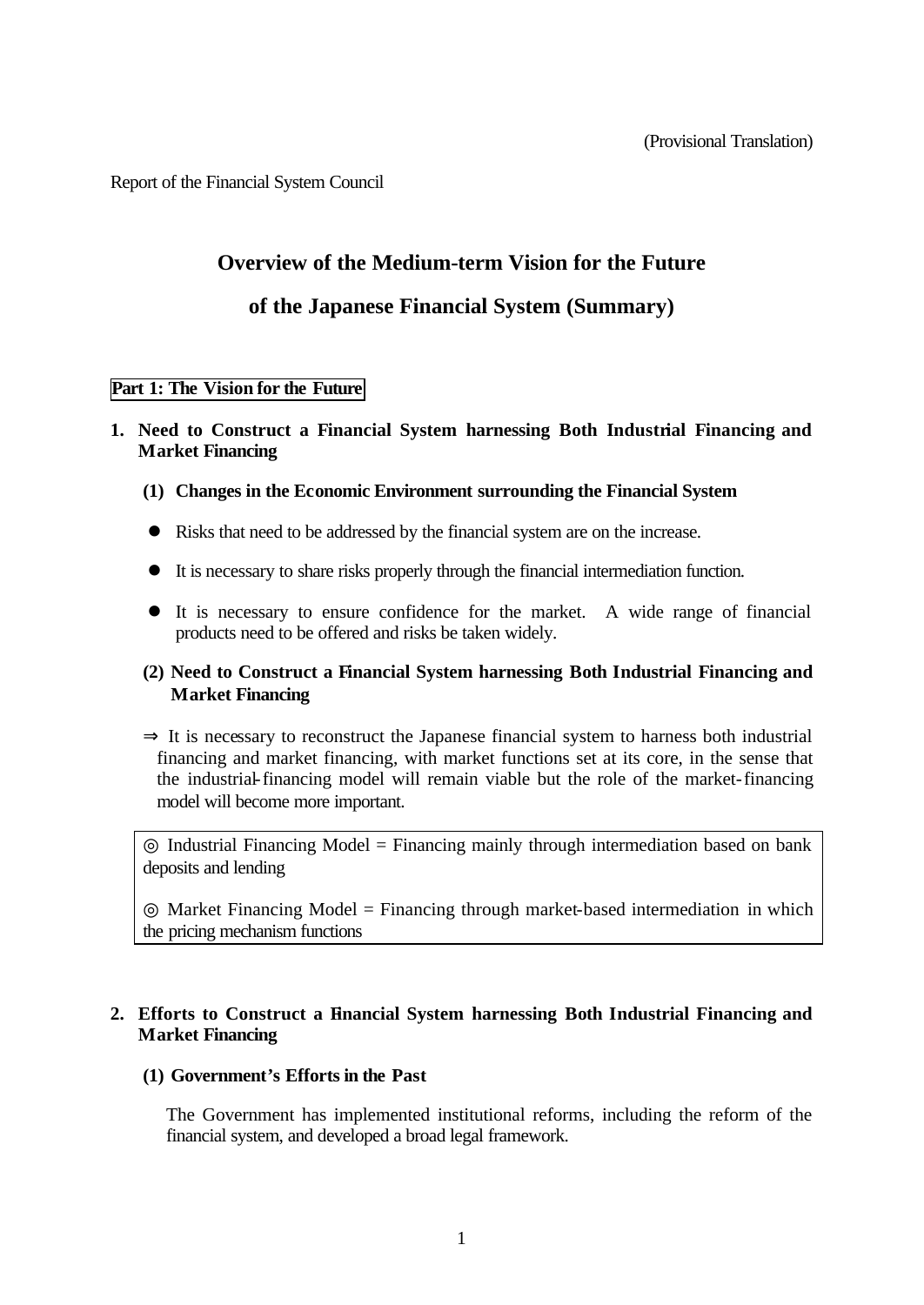## **(2) Basic Directions of Financial Intermediaries**

Financial intermediaries should generally head towards the following three directions.

#### **(i) Ensure Returns based on Proper Risk Assessment**

 $\bullet$  It is necessary to clarify the relationship between the risks and returns associated with financial intermediation, and ensure appropriate returns commensurate with costs and risks.

## **(ii) Disaggregation of and Specialization in Functions of Financial Intermediaries**

• It is necessary to disaggregate and specialize in various functions to offer more advanced and specialized financial services and promote securitization.

## **(iii) Diversification of Financial Products and Improvement in Access**

- It is necessary to offer a wide range of different and attractive financial products according to the risk preferences, etc. of individuals. It is also important to improve access to financial products, in view of improving user convenience.
- Financial intermediaries need to properly fulfill their accountability in light of user protection.

#### **(3) Involvement of Companies and Individuals**

- **Companies:** Various means of financing need to be offered according to their growth stages, etc. and the market be further utilized.
- **Individuals:** It is important to be able to freely choose from various financial products. It is important to improve the environment so that individuals can engage in transactions with trust, in view of user protection.

#### **(4) Government's Efforts**

- The Government is to improve the environment to promote competition and implement function-oriented policies according to the progress in the disaggregation of functions of financial intermediaries.
- It is necessary to improve the market to ensure confidence and improve efficiency in the market. It is vital to promote consumer education and user protection, and tackle systemic risks.
- $\bullet$  It is necessary to reform public financing in consistent with the financial system with market functions set as its core.

## **3. The Financial System harnessing Both Industrial Financing and Market Financing**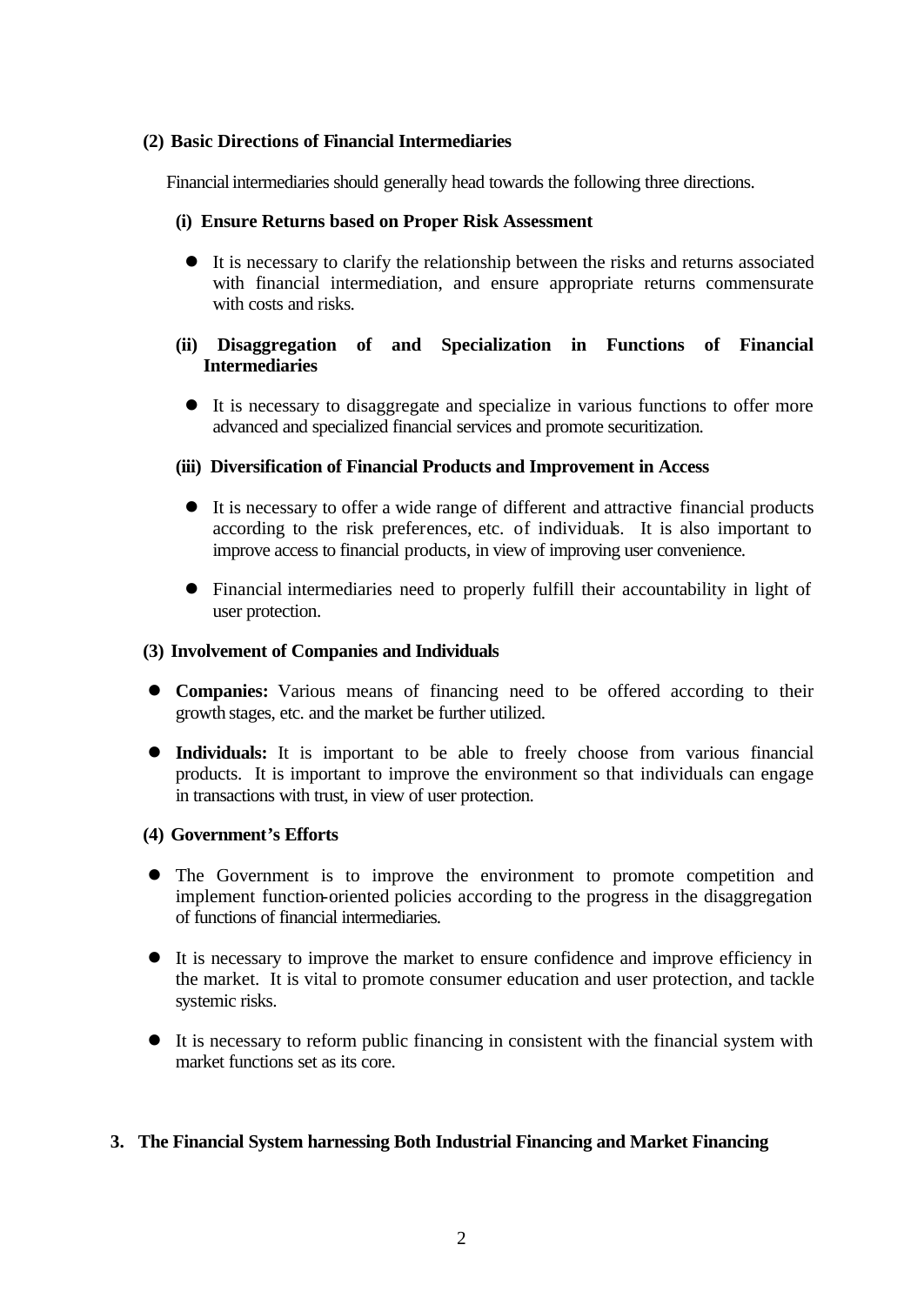- **(1) Supply of Funds in Financial System harne ssing Both Industrial Financing and Market Financing**
- **Wholesale Financing:** Further shift to the market-financing model. Progress in financing from the market and securitization of loan assets.
- **Retail Financing:** Industrial-financing model will remain effective but enhancement in risk management techniques and abilities will be required. Improvements in risk management abilities will help expand the scope of lending.
- **Venture Companies, etc.:** It is important to properly fulfill funding and functions to provide information, etc. by banks, venture capital, etc. to foster venture companies.

## **(2) Role of Indirect Market Financing in a Financial System harnessing Both Industrial Financing and Market Financing**

 $\bullet$  It will be effective for a service to specialize in facilitating financial intermediation between the market and individuals, and between the market and companies. The role of institutional investors will become more important. They are expected to fulfill responsibilities as agents of the final beneficiaries and demonstrate governance functions with respect to the object of investment.

## **(3) Ensuring International Competitiveness of the Japanese Financial System: Cooperation with Other Asian Countries**

• It is necessary to restructure the Japanese financial system into a highly efficient one in light of international competitiveness. The financial system should play a pivotal role in the integration of the Asian region in both financial and real economic aspects.

## **Part 2: Challenges to be Addressedas a Bridge to the EnvisionedFuture**

## **1. Basic Approach**

## **(1) Conversion of Financial Intermediaries' Business Models**

l Financial intermediaries themselves need first to convert their business models to properly demonstrate their functions.

## **(2) Promotion of Reform of Securities Market**

l It is necessary to continuously promote reform of the securities market, which will play a more important part in the financial system harnessing both industrial financing and market financing utilized with the market function, by boosting confidence in the players (issuing companies, market intermediaries, market operators, etc.) and improving the accuracy and timeliness of disclosure, so that the market mechanism itself gains sufficient public confidence.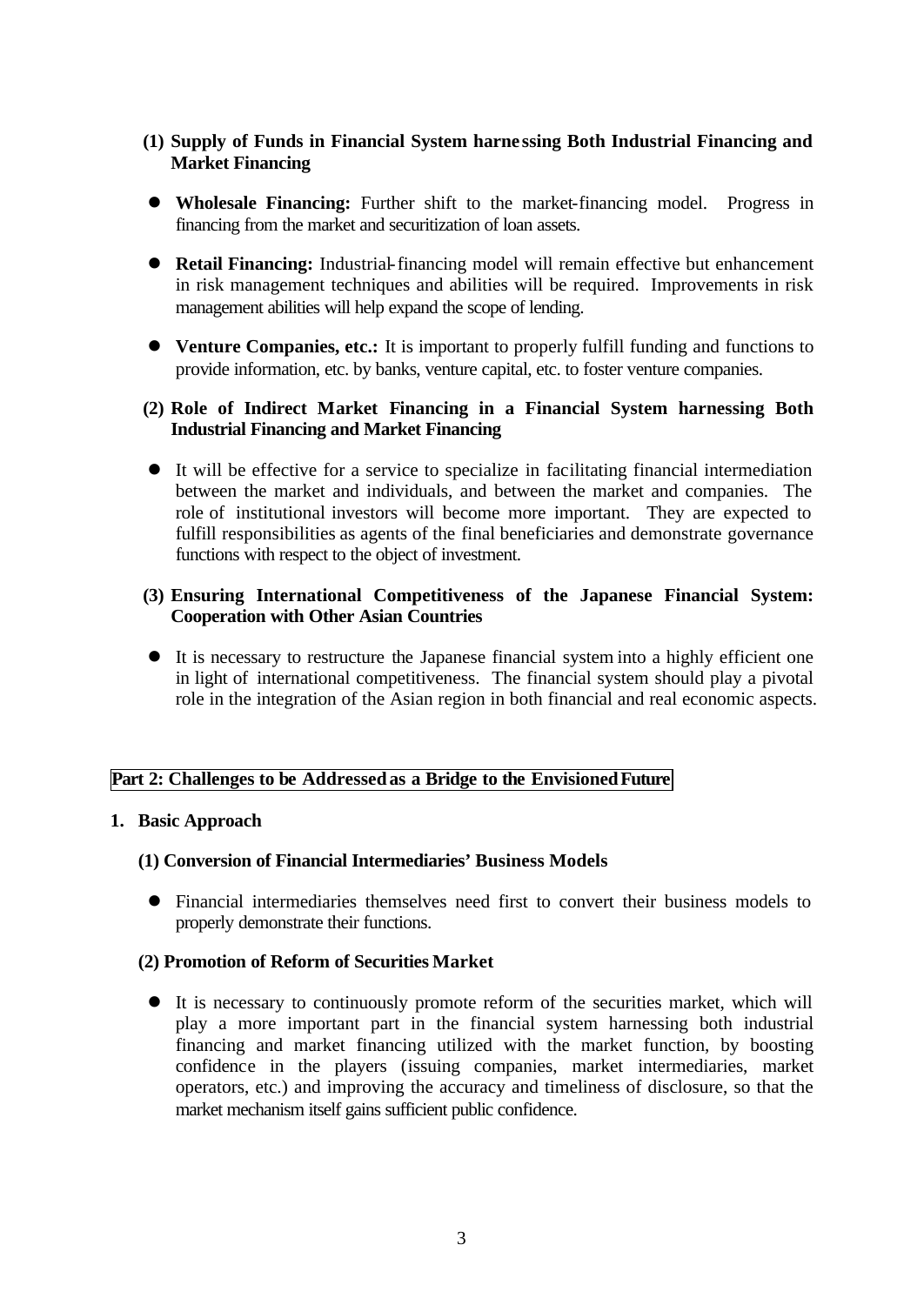# **(3) Active Efforts in Measures to Promptly Construct a Financial System harnessing Both Industrial Financing and Market Financing**

• The Government need to actively take measures to promptly construct a financial system harnessing both industrial financing and market financing.

## **2. Conversion of Financial Intermediaries' Business Models**

## **(1) Conversion of Financial Intermediaries' Business Models**

## **(i) Deposit-taking Financial Institutions**

It is necessary to further strengthen management bases through enhanced profitability. It is important to promote functional disaggregation and specialization and the securitization of loan assets, and enhance retail financing when converting the business model.

## **(ii) Securities Companies**

l It is important for each securities company to build various business models taking advantage of its characteristics. Securities companies themselves need to make further efforts to gain customers' confidence.

## **(iii) Insurance Companies**

- It is necessary to enhance their security functions against various risks, in line with changes in needs.
- l Insurance companies need to construct a new business model as key players in the new financial system, amid the intensification of intrasectoral competition, competition between life and non-life insurance sectors, and competition with other financial sectors. It is important to enhance the risk management ability and confidence in the management base of securities companies under the current circumstances.

## **(iv) Institutional Investors such as Investment Trusts**

l Their role as a player in indirect market financing will become more important. For example, investment trusts need to offer attractive products effectively making use of the new framework. Institutional investors must improve their know-how on asset management, and fulfill their responsibilities as agents of their respective final beneficiaries.

## **(2) Measures to Promote Mergers and other forms of consolidation**

Considering the vision for the future, especially in regard to regional financial institutions, the effective injection of management resources into their own competitive fields, and reorganization through merger and other forms of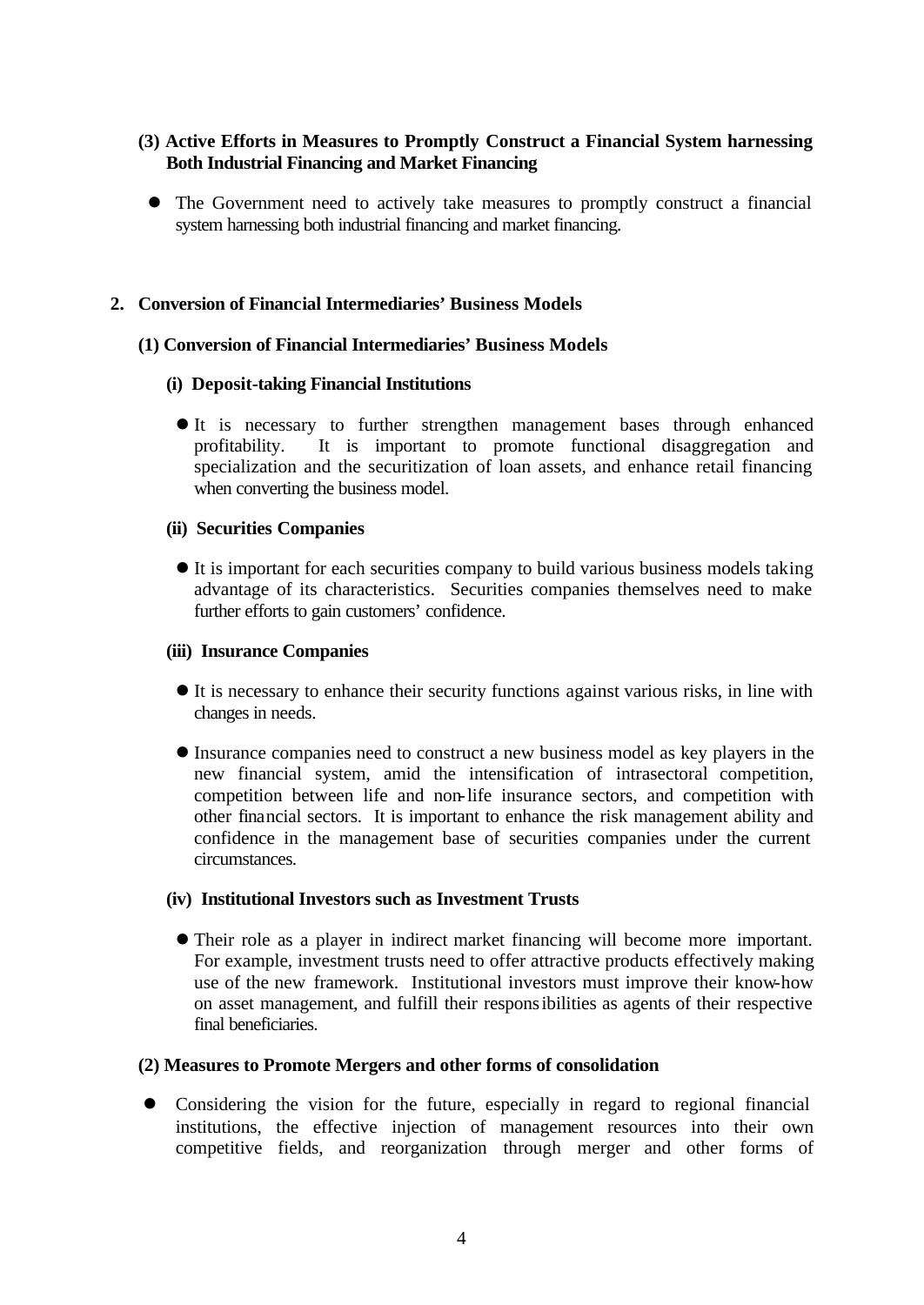consolidation are strong options. It is important to take measures to support mergers and consolidations, to overcome barriers including administrative procedures.

## **(3) Removal of the Blanket Deposits Insurance (Restarting the "Pay-off" Scheme) and Ensuring the Stability of the Payment and Settlement Functions**

It would be appropriate for the deposit insurance system to return to a partial coverage system to protect (i.e. restart of the "pay-off" system), based on the view that it is desirable to improve the efficiency of the financial system as a whole. On the other hand, it is indispensable to ensure the stability of the payment and settlement functions considering their public nature. Therefore, it is necessary to prepare a scheme that protects deposits in full amount when a financial institution fails ("payment and settlement deposits") and take measures to definitely complete transactions in the course of payment and settlement.

## **(4) Disposal of Non-Performing Loans (NPLs)**

#### **(i) Various Aspects of NPL Problem**

- l Each bank needs to promptly dispose of NPLs utilizing the market mechanism. NPLs are partly attributable to companies' overborrowing. Also, it is important to overcome deflation.
- $\bullet$  It is important that banks convert their business models to improve their profitability and promote the securitization of loan, in light of overcoming the NPL problem as well.

#### **(ii) Government Supervision of Banks for the Foreseeable Future**

- $\bullet$  It is necessary to continue strictly conducting inspection and supervision to ensure the soundness of bank management.
- l Basic rule for the Government supervision of banks is to ensure the soundness of bank management, which should be assessed as a whole in a comprehensive manner.

## **3. Efforts to Promote the Reform of the Securities Market, etc.**

It is necessary to implement speedily the *Program for Promoting Securities Markets Reform* and constantly examine the system in the future.

## **(1) Ensuring Fairness and Transparency in the Market: Ensuring Confidence in the Market**

- l It is indispensable to make the market fairer and more transparent, and gain public confidence for the securities market to become a truly solid market.
- $\bullet$  It is necessary to enhance and reinforce accounting and auditing for these reasons.